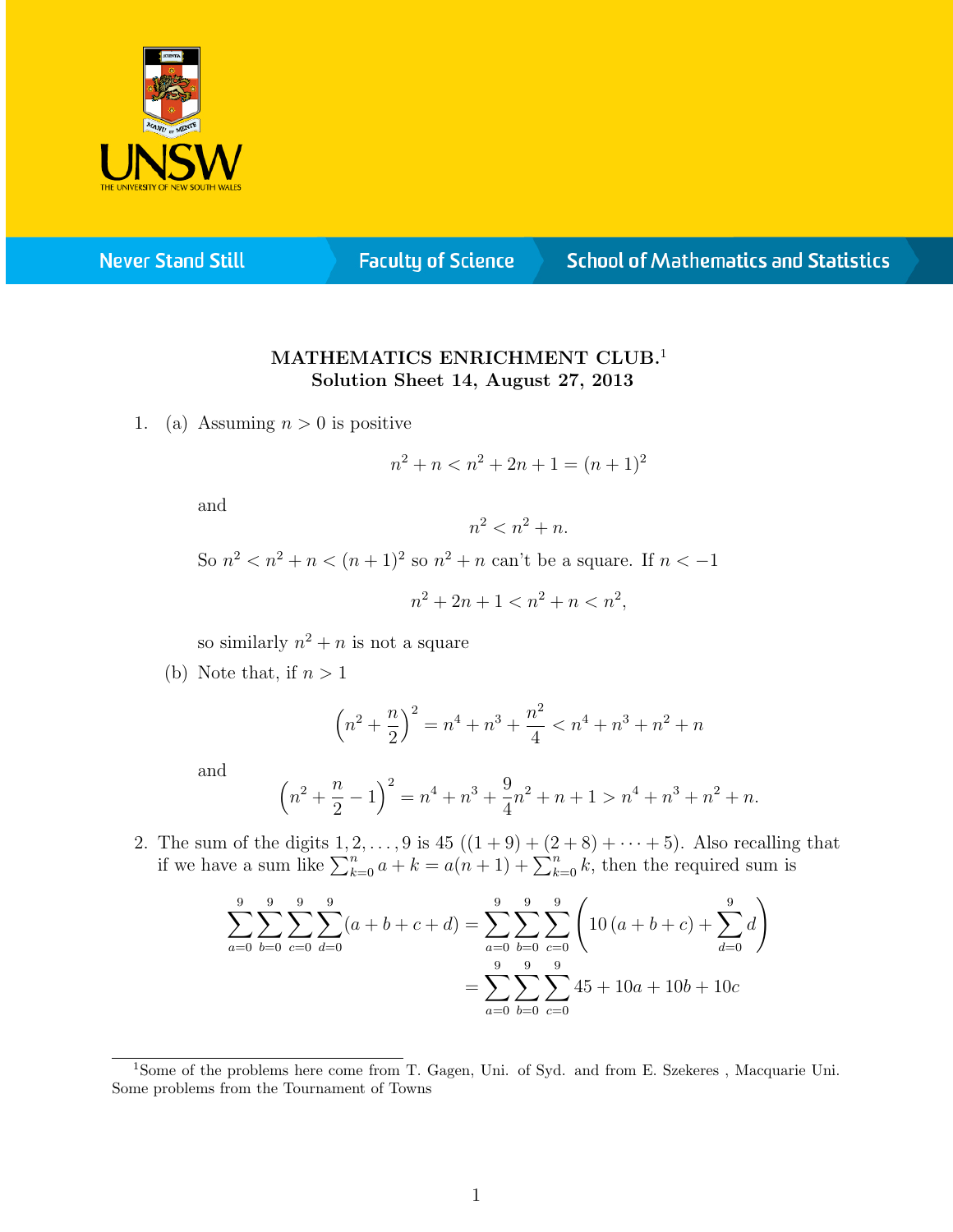$$
= \sum_{a=0}^{9} \sum_{b=0}^{9} 10(45 + 10a + 10b) + 10 \sum_{c=0}^{9} c
$$
  
= 
$$
\sum_{a=0}^{9} \sum_{b=0}^{9} 450 + 100a + 100b + 10 \times 45
$$
  
= 
$$
\sum_{a=0}^{9} 10(900 + 100a) + 100 \sum_{b=0}^{9} b
$$
  
= 
$$
\sum_{a=0}^{9} 9 000 + 1 000a + 100 \times 45
$$
  
= 
$$
10 \times 13 500 + 1 000 \times 45
$$
  
= 180 000.

3. First consider the case where an equilateral triangle has its base aligned with the grid. If the base takes 2n grid spaces, the triangle is  $n\sqrt{3}$  grid spaces high, so its apex won't be on a vertex.

Now consider instead that the triangle's base makes an angle of  $\theta$  with the grid, and has sides lengths x. For each of the triangle's points to lie on a vertex we require that both  $\tan \theta = r$  is rational and  $\tan (\theta + \frac{\pi}{3})$  $\frac{\pi}{3}$ ) is rational. Now

$$
\tan\left(\theta + \frac{\pi}{3}\right) = \frac{\tan\theta + \tan\frac{\pi}{3}}{1 - \tan\theta \tan\frac{\pi}{3}}
$$

$$
= \frac{r + \sqrt{3}}{1 - r\sqrt{3}}
$$

$$
= \frac{(r + \sqrt{3})(1 + r\sqrt{3})}{1 - 3r^2}
$$

$$
= \frac{r + 3r + (1 + r^2)\sqrt{3}}{1 - 3r^2}
$$

,

which is not rational because  $\sqrt{3}$  isn't.

4. If we take the prime factorisation of the numbers 2 through 10, we get

$$
2, 3, 2^2, 5, 2 \times 3, 7, 2^3, 3^2, 2 \times 5.
$$

So the smallest number divisble by all these numbers is the number with prime factorisation made by taking as few as these as possible so that each factorisation above is included:  $2^3 \times 3^2 \times 5 \times 7 = 2520$  gives our answer.

- 5. We can do this in 25 extra boxes (50 in total). Number the checkers 1 through 25, then these are the two moves to use:
	- If second last checker is smaller than the last checker, add a box so it can jump over. Then have the 4th last jump the 3rd last, the 6th last jump the 5th last and so on.